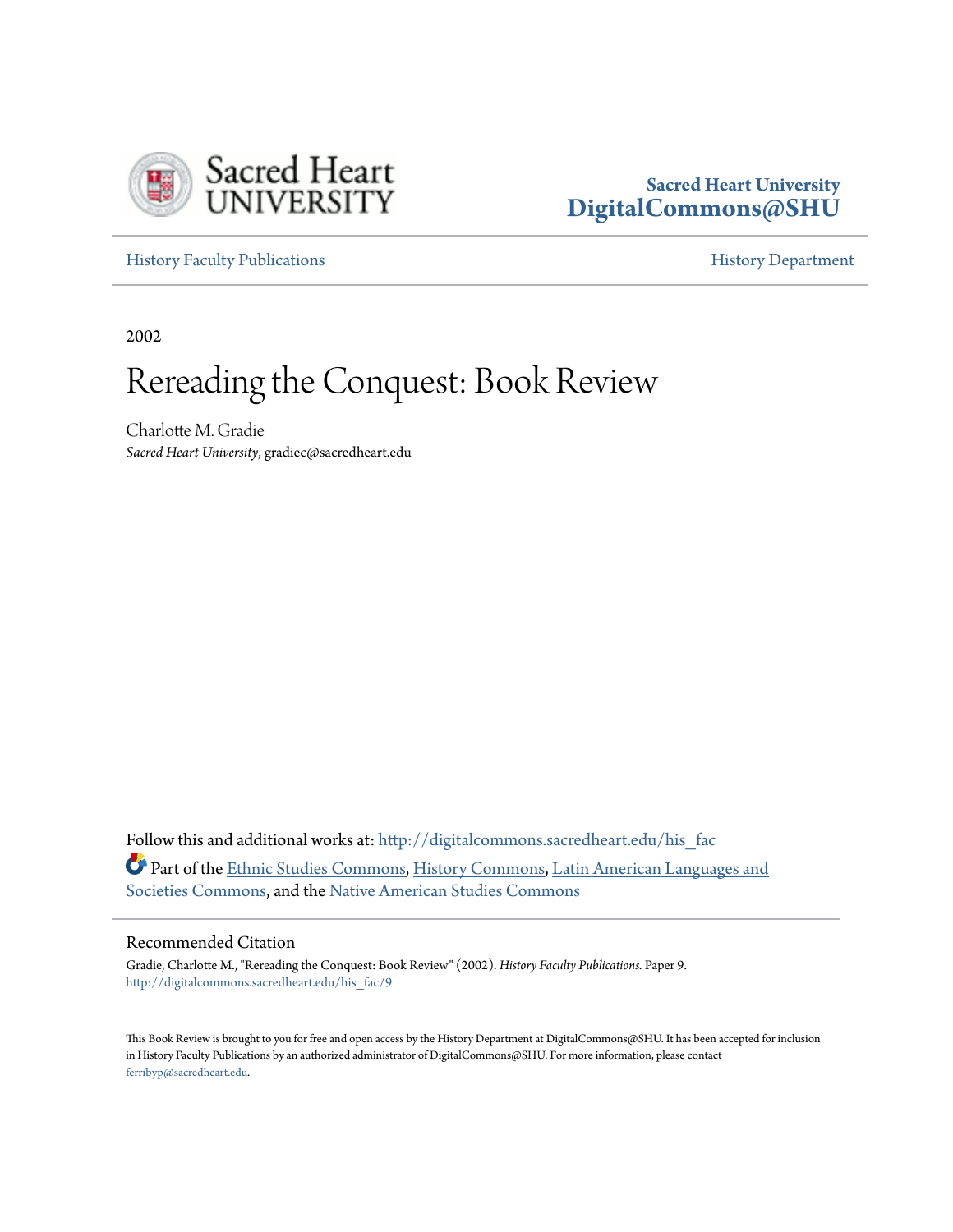James Krippner-Martinez, Rereading the Conquest: Power, Politics and the History of Early Colonial Michoacán, Mexico, 1521-1565. University Park, PA: The Pennsylvania State University Press, 2001. ISBN 0-271-02129-2, vi, 192, \$35, hardcover, illustrations, endnotes, index.

In this loosely connected collection of essays, James Krippner-Martinez, associate professor of Latin American History at Haverford College, writes about the production of historical texts from the perspective of post-colonial analysis. His subject is the Spanish conquest of the indigenous inhabitants of Michoacán, the Purhépecha or, as they were renamed by the Spanish, the Tarascan Indians. Separated from the central valley of Mexico by the Sierra Madre Occidental mountains, the Purhéchepa had avoided domination by their bitter enemies, the powerful Aztec federation, but by 1530 had been subdued by the Spanish. Although the cazonci of Michoacán had peaceably received the initial Spanish forces under Cristóbal de Olid, and although in 1524 Hernán Cortes distributed the towns of Michoacán to his lieutenants as encomiendas, the ensuing decade saw violent resistence to the Spanish. This ended in 1530 with the execution of the cazonci at the hands of Nuño de Guzmán, the arrival of Vasco de Quiroga, the first Bishop of Michoacán, and the installation of the first audiencia all in that same year.

 The Spanish defeat of the Purhéchepa is generally acknowledged to be a result of Spanish military superiority and brutality, particularly by Nuño de Guzmán, president of the first audiencia of Mexico, who was given the task in 1528 of subduing the Purhéchepa. It is also acknowledged to be a result of disease, particularly smallpox, evidently introduced into Michoacán by a delegation returning from Mexico City in 1521 where an epidemic was raging in the midst of the Aztec's fight for survival against the forces of Cortes. A third, less convincing argument, is the refusal of the cazonci, Zuangua, to come to the aid of the Aztecs against the Spanish. The Aztecs believed that combined Purhéchepa –Aztec force could defeat the foreign invaders, but the cazonci refused, citing the traditional enmity between the two peoples. This left the Purhéchepa to face the Spanish alone after the conquerors had finished with the Aztecs.

The intent of the author of this work is not a retelling, perhaps with new information or a fresh perspective, of the events of the conquest of Michoacán. This book is an attempt to analyze the representation of the events of the conquest of Michoacán in order to consider how these representations have privileged the view of the conquerors and distorted our understanding of the early colonial history of the region. Krippner-Martinez argues that this representation has never been challenged by subsequent historians of the conquest of Michoacán, from the eighteenth century Franciscan historian Pablo Beaumont's Crónica de Michoacán to twentieth century historians Benedict Warren, Robert Ricard and Bernardino Verástique, among others. While this book is not a complete rewriting of the history of the conquest of Michoacán, it does offer a new interpretation of some of the important documents and figures associated with it.

One challenge to this initiative, which the author readily admits, is lack of documentation specific to the region. In contrast to the Nahuatl and Maya speaking cultures of Mexico, the Puréchepa had no writing and did not after the conquest adopt the latin alphabet and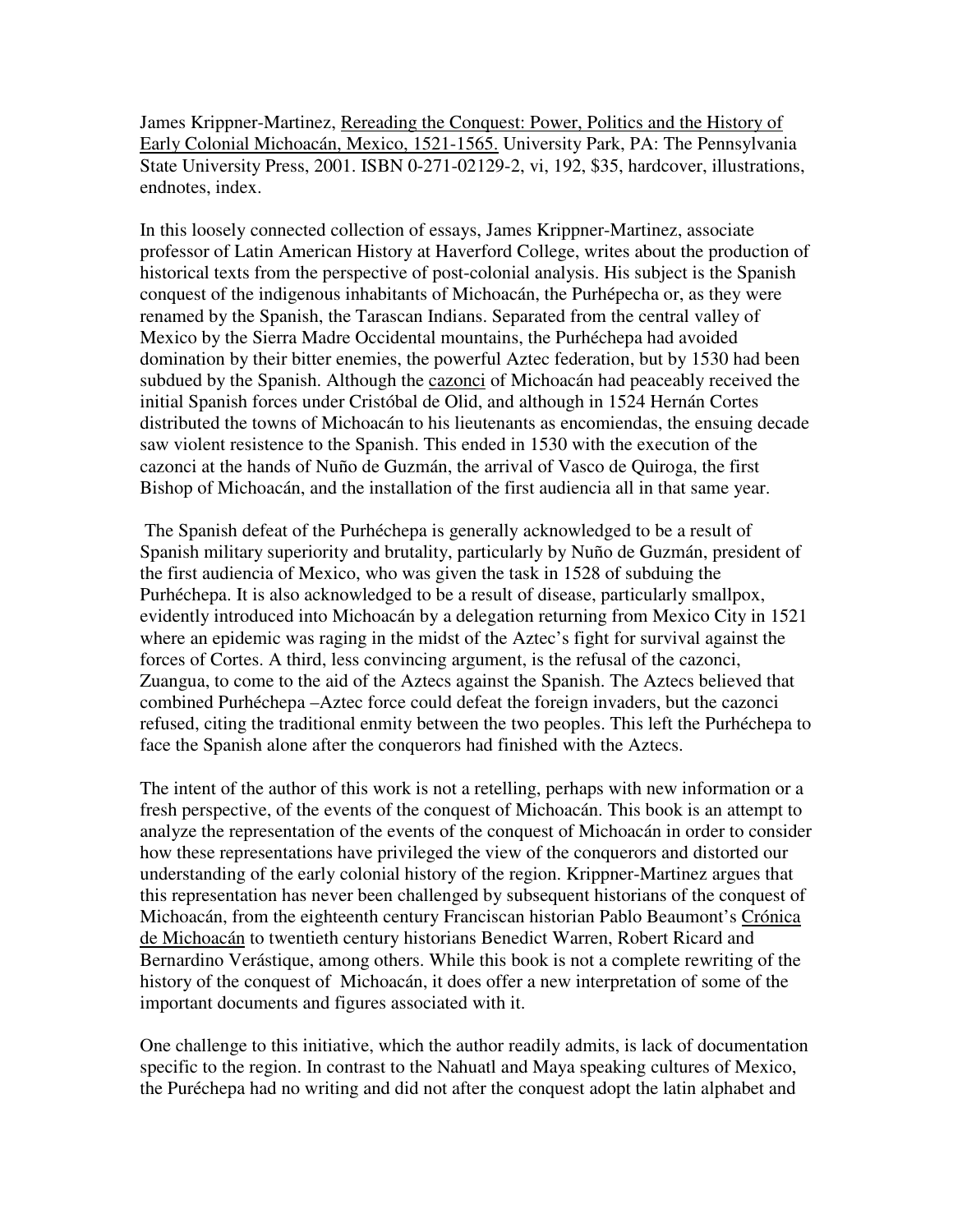produce accounts of their experiences written in their own language. The documentation in Spanish is also thin, consisting primarily of histories by Franciscan missionaries dating from the seventeenth and eighteenth centuries, dictionaries produced by the missionaries, Nuño de Guzmán's testimony of the trial and execution of the cazonci, the anonymous Relación de Michoacán, set down after the conquest, and the writings of Vasco de Quiroga, principally his Información en Derecho of 1535 and his "Rules" for the operation of his pueblo hospitals. There is also the question of the validity of some of these documents, particularly those of the trial.

In subjecting this body of evidence to his analysis, Krippner-Martinez focuses on two events: the trial and execution of the last cazonci, Tzintzincha Tangaxoan, and the spiritual conquest of Michoacán, particularly as represented by the American career of Don Vasco de Quiroga, first bishop of Michoacán. His analysis is both literary and historical. Literary in the sense that his essays focus on a textual analysis and historical because the author is sensitive to the context of the writings under discussion and how they inform the historical record.

In his analysis of the record of the trial and execution of the cazonci and the Relación de Michoacán, the author argues that the main characters of the execution drama, the cazonci and Nuño de Guzman are represented in ways that accomplish certain political goals of the writers, who are also the conquerors. The cazonci, for example, is represented as treacherous and sexually perverted by the Spanish. Guzmán is represented as a brute. Both representations serve to validate the actions of the colonizers because they show the necessity of the conquest and, by contrast with Guzmán, the beneficence of the colonial rulers who followed him, particularly Vasco de Quiroga. He also counters the representation of native passivity in the face of the conquest by focusing on what the documents suggest about the views of the Purhéchepa leader regarding his relationship with the Spanish and the self-interested actions of Don Pedro, the cazonci's adopted brothe,r toward the Spanish. The author does not mention the conflict between Tangaxoan's father and the Purhéchepa elite that had developed in pre-hispanic times when the cazonci moved his household and ritual religious activity from Pátzcuaro to Tzintzuntzán and how this may have influenced Tangxoan's ability to retain political power and his relations with the Spanish.

Fray Pablo Beaumont's Crónica de Michoacán completed in 1788 represents a late colonial, Creole vindication of the brutality of the conquest of the region. Beaumont's purpose was to demonstrate the success of the missionary orders in the conversion of the Mexican natives at a time when the orders were under attack by the Spanish Bourbon monarchs. In a close reading of this text, Krippner-Martinez effectively shows how Beaumont's text was influenced by the historical period in which he wrote and how he subverted his own intentions by providing evidence for the resistance of the natives to conversion. In his analysis of Vasco de Quiroga, the author questions the representation of Quiroga as a revered individual during the sixteenth century, a representation that endures to the present day, and argues that this view of Quiroga was constructed after the fact. The slim documentation on Quiroga, his life and activities in Michoacán would seem to bear this out.